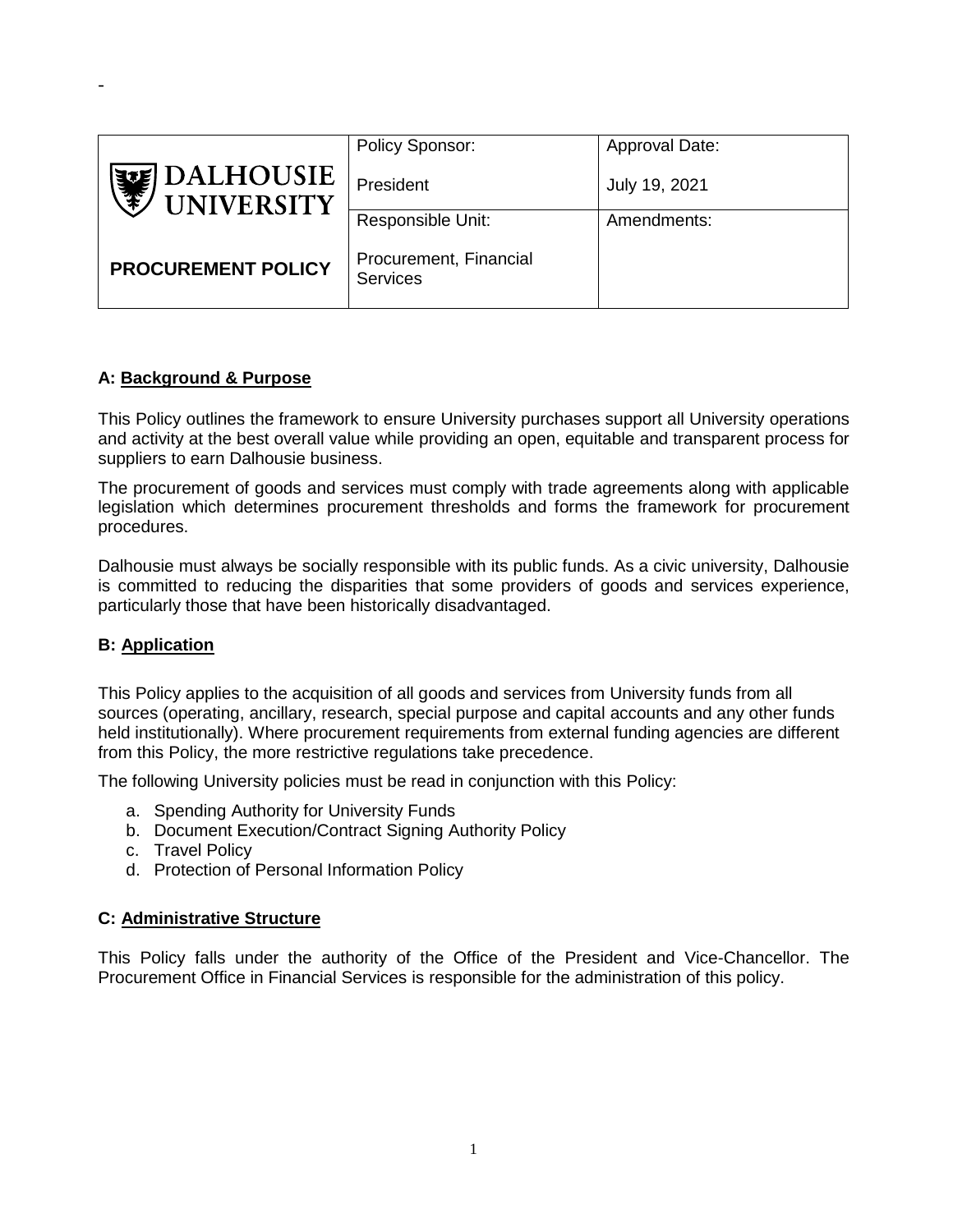# **D: Policy**

## 1. **As a publicly funded institution, Dalhousie must ensure University requirements for goods and services are sourced ensuring:**

- a. the best value for money while meeting University needs, interests, and requirements.
- b. open, fair, equitable and transparent opportunities for qualified vendors to earn Dalhousie's business including members of groups who are historically and currently underrepresented among Dalhousie's vendors.
- c. statutory, legal, and ethical obligations are met including:
	- o consistency with trade agreements and applicable legislation.
	- o potential or perceived conflict of interest are considered and addressed.
	- o privacy and protection of personal information according to University policy and applicable legislation.
- d. consideration of accessibility and sustainability criteria and features.

## 2. **Responsibilities in addition to those outlined in policy item 1:**

## **a. The Procurement Office will:**

- i. ensure procurement procedures, systems and information are in place to support the policy.
- ii. identify strategic sourcing opportunities to supply goods through University wide contracts to streamline purchasing transactions and ensure competitive pricing to reduce costs.
- iii. Leverage opportunities for cost savings and services enhancements through collaboration with other entities/institutions or consortium agreements and other.
- iv. support University employees with purchasing requirements.
- v. ensure impartiality, equity and fairness during the procurement process.
- vi. identify opportunities for meaningful outreach to businesses owned by members of groups who are historically and currently underrepresented and consider the structural challenges that limit the participation of underrepresented and marginalized vendors when developing procurement processes.
- vii. periodically report on the diversity of vendors represented at the application stage and among successful bidders.
- viii. where a purchase requisition is required, review University procurements to ensure compliance with this Policy.
- ix. ensure procurement contracts with suppliers consider University interests and manage supplier relationships and contract performance.
- x. provide advice and support for disposal of surplus, customs, and transportation of goods and other related procurement matters.

## **b. University employees engaged in procurement activities will:**

- i. maintain knowledge of procurement policy along with related procedures and processes.
- ii. identify procurement requirements, confirm adequate funding, and obtain all necessary approvals according to University policies.
- iii. ensure impartiality and fairness during the procurement process as outlined in the Code of Conduct for University Procurement.
- iv. ensure University funds and procurement systems are not used to make personal purchases and that there is no opportunity for personal gain.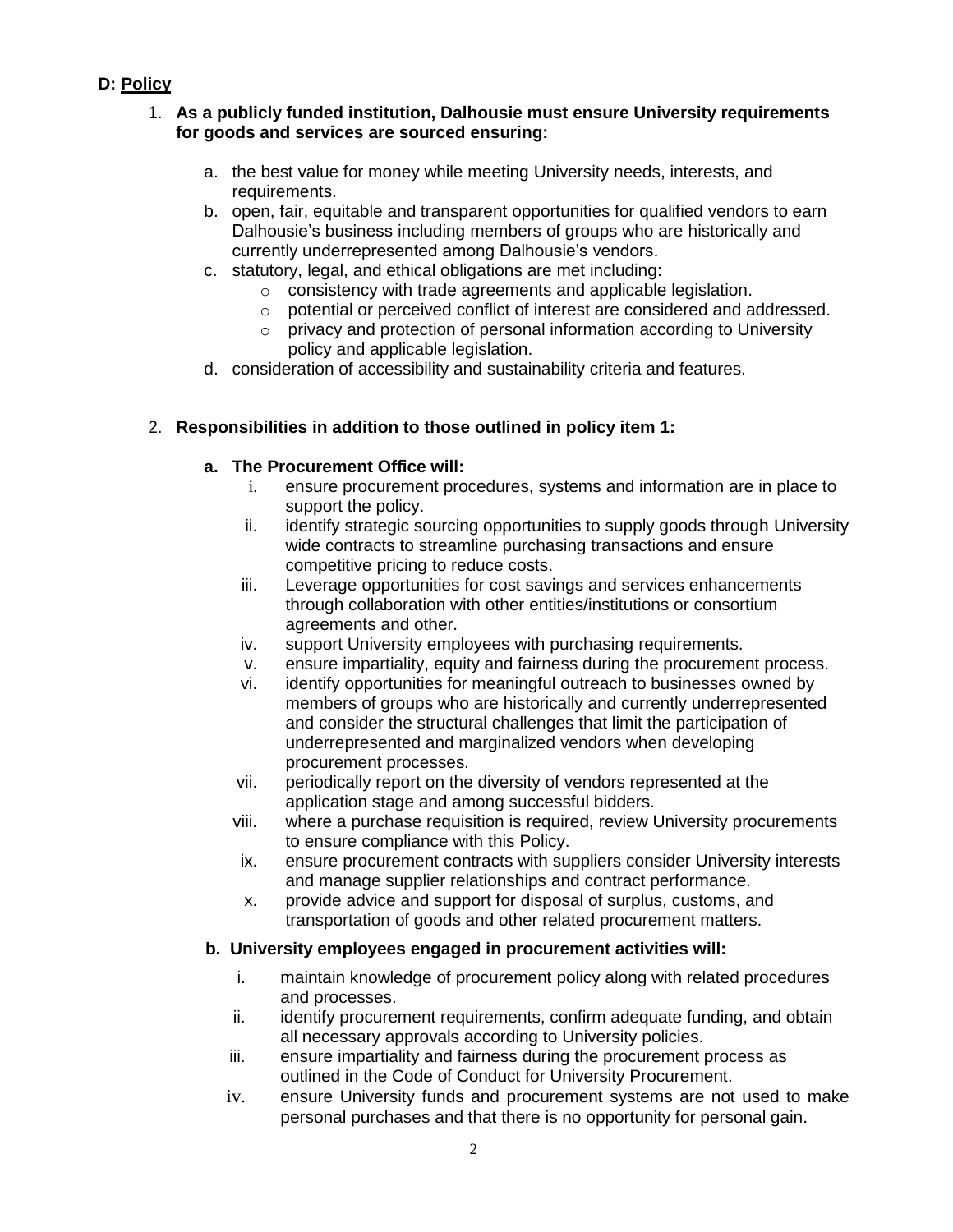## 3. **Method of Procuring goods and services:**

a. The nature and value of the purchasing requirement will determine how the goods and services will be purchased:

- i. P-Card (or on-line ordering for approved suppliers) for low value purchases.
- ii. Quotes required for moderate value purchases.
- iii. Public tenders required for high value purchases.

b. Dollar value thresholds for each method of procurement are established consistent with applicable trade agreements and as recommended by Financial Services to the Vice President Finance and Administration.

- c. Exceptions will:
	- i. be based on exclusions allowed by the trade agreements.
	- ii. require the approval of the Procurement Office, and
	- iii. must not be for the purpose of avoiding competition or to favor specific suppliers.

## **E. Procedures**

- 1. All University purchases must be made according to the procurement processes established by the Procurement Office under the authority of this Policy.
- 2. The Procurement Office will assist Faculties and units with procurement requirements and publish information and guidance on University purchases on the Procurement website according to the policy including:
	- a. Applicable regional, national, and international trade agreements, and legislation.
	- b. Guidance on Code of Conduct for University Procurement.
	- c. Procurement methods and thresholds based on value and purchase category (e.g., goods, services, and construction).
	- d. Opportunities to participate in collaborative procurement through consortium or other entities/institutions (e.g. Interuniversity Services (ISI), federal and provincial standing procurement agreements).
	- e. The approvals required.
	- f. Exceptions to competitive bidding requirements.
	- g. Practices to support historically underrepresented and marginalized vendors.
	- h. Procurements requiring reviews to meet special legal, statutory, or ethical obligations before a purchase can be made such as:
		- i. Purchases of radioactive products
		- ii. Arrangements which require storage of, or access to, personal information
		- iii. Software
		- iv. Contract renewals
		- v. Care and use of animals.
- 3. To ensure timelines for the required purchase are met, employees should:
	- a. contact Procurement Office as soon as possible for advance planning of larger or more complex purchasing requirements.